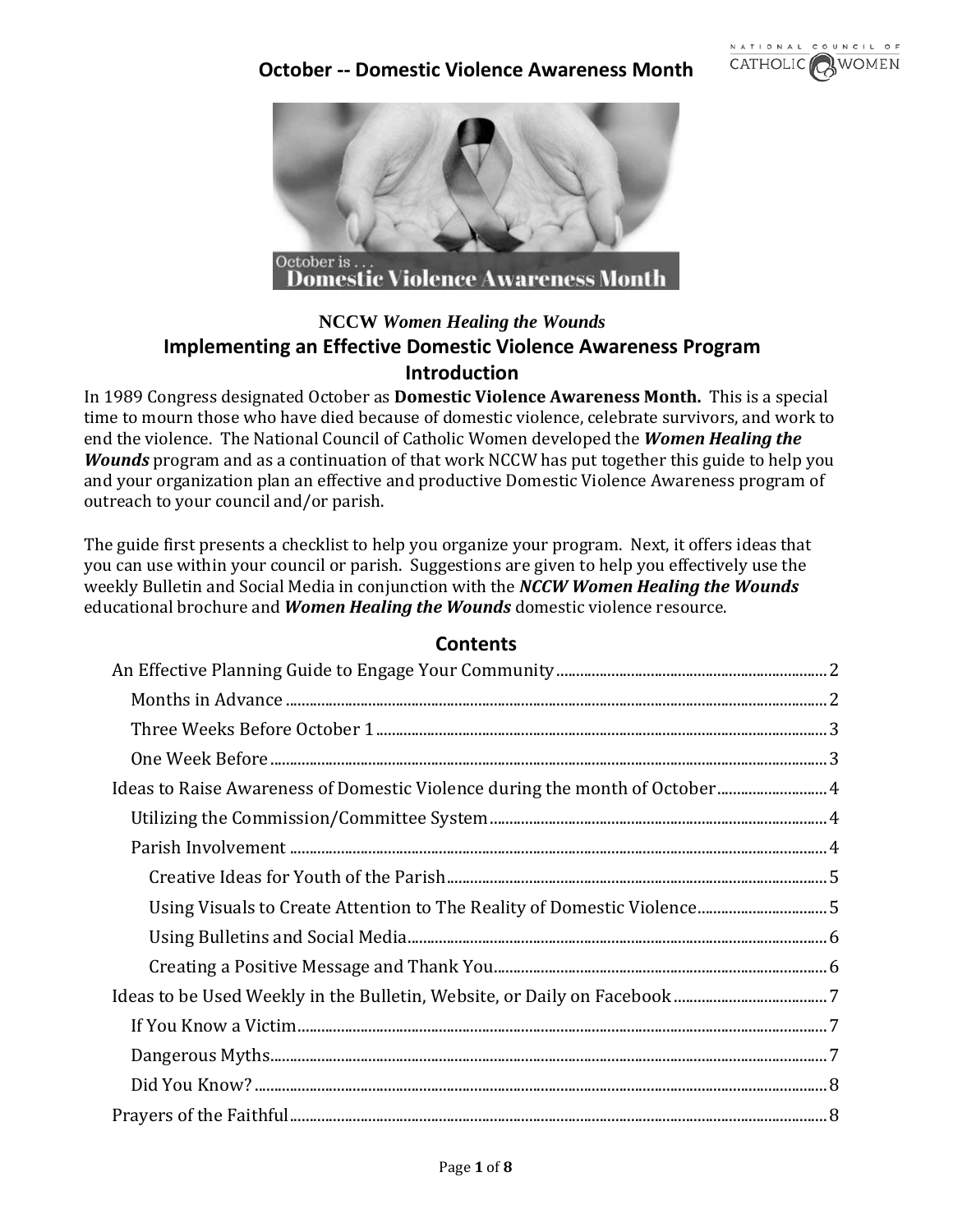

# <span id="page-1-0"></span>**An Effective Planning Guide to Engage Your Community**



### **Months in Advance**

- <span id="page-1-1"></span>• Check with the parish calendar for openings/potential of conflicting events.
- Approach those in charge and seek approval of your ideas to involve the parish.
- Have a list of all the dates, times, and places of your plan i.e. Mass, bulletin, who would be involved. etc.
- Once that has been approved meet with the person(s) responsible:

| $\Box$ The bulletin coordinator: provide the pre-written items, and the dates for each |
|----------------------------------------------------------------------------------------|
| item to be placed in the bulletin during each weekend of the month. (attached)         |

- **The website coordinator:** provide short awareness information, articles, pictures, etc. to be placed on the parish website and the CCW Website during the entire month (attached).
- **The liturgy coordinator**: give them the list of *Prayers of the Faithful* and ask if there is appropriate music to be included when bringing up the gifts (attached).
- **The coordinator of the ushers**: suggest the ushers wearing the purple lapel ribbons each weekend in October.
- **The coordinator of Ministers of the Eucharist:** suggest wearing the purple lapel ribbons each weekend in October.
- **The coordinator of lectors/readers:** suggest wearing the purple ribbons each weekend in October.
- **The Religious Ed coordinator:** suggest integrating this guide in the October curriculum planning.
- Contact your local **Catholic newspaper** and/or community paper. Provide information listed under Social Media section in this document.

 $\checkmark$  Provide them written areas of involvement, dates, and times.

 $\checkmark$  Provide them with any written material that will be used:

e.g.: Prayers of the Faithful, symbol of peace to be included in bringing up the gifts, pre-written items to be placed in the bulletin and the website (with dates attached to each item).

**Make a list of each department with the coordinators' name, phone number, home or cell, if they receive text messages; email address; time of day that is best to reach them if necessary. This will be useful during the entire planning.**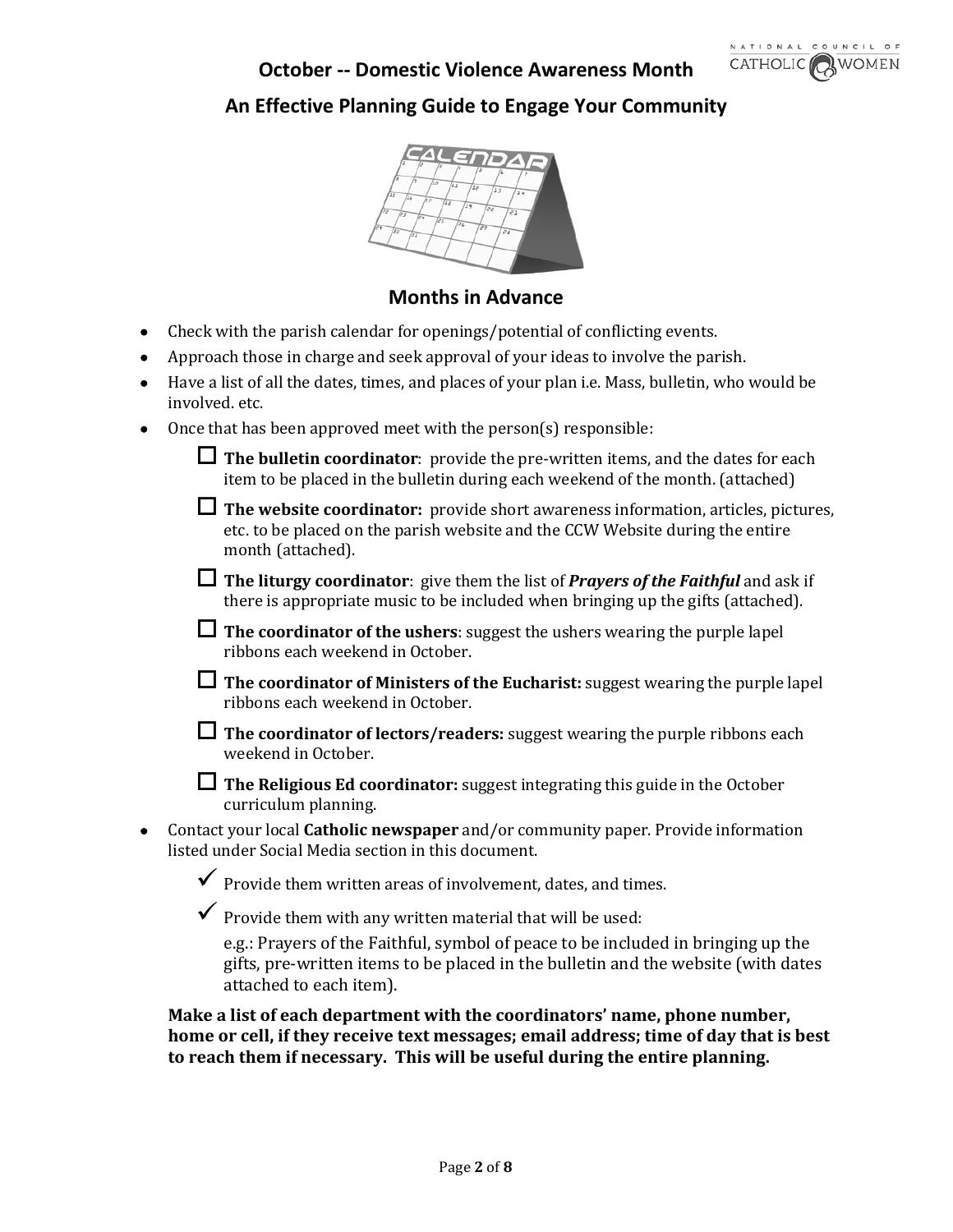

## **Three Weeks Before October 1**

- <span id="page-2-0"></span>• Double check with each of the above departments
- Make sure everything is still on target and they have all materials. This will allow time to correct any possible mix-ups.
- Gather/purchase items needed for use in the visuals section:  $\frac{1}{4}$  to  $\frac{1}{2}$ " narrow dark purple ribbon for pins, 2" to 3" wide purple ribbon to tie around the trees, small safety pins, medium colored purple construction paper and light purple construction paper, small craft size clothes pins, light weight string to make a clothes line for cutouts of the children, large cardboard, and black paint.
- Precut the  $\frac{1}{4}$ " to  $\frac{1}{2}$ " wide dark purple ribbon 4 to 5 inches long. See section on Parish Involvement.
- Cut sheets of the 8  $\frac{1}{2}$ " by 11" purple construction paper into 1" wide strips that can be used to make a chain(s).
	- $\checkmark$  Cut out silhouette of small children or tiny t-shirts shapes from colored construction paper. See section on Using Visuals
	- $\checkmark$  Using a very large cardboard, cut out a full-size silhouette of a woman, paint it black. Several are good. i.e. see section on visuals.
	- Order the **Women Healing the Wounds** educational brochures from nccw.org.

### **One Week Before**

<span id="page-2-1"></span>• One more check and see if there are any questions or clarifications.

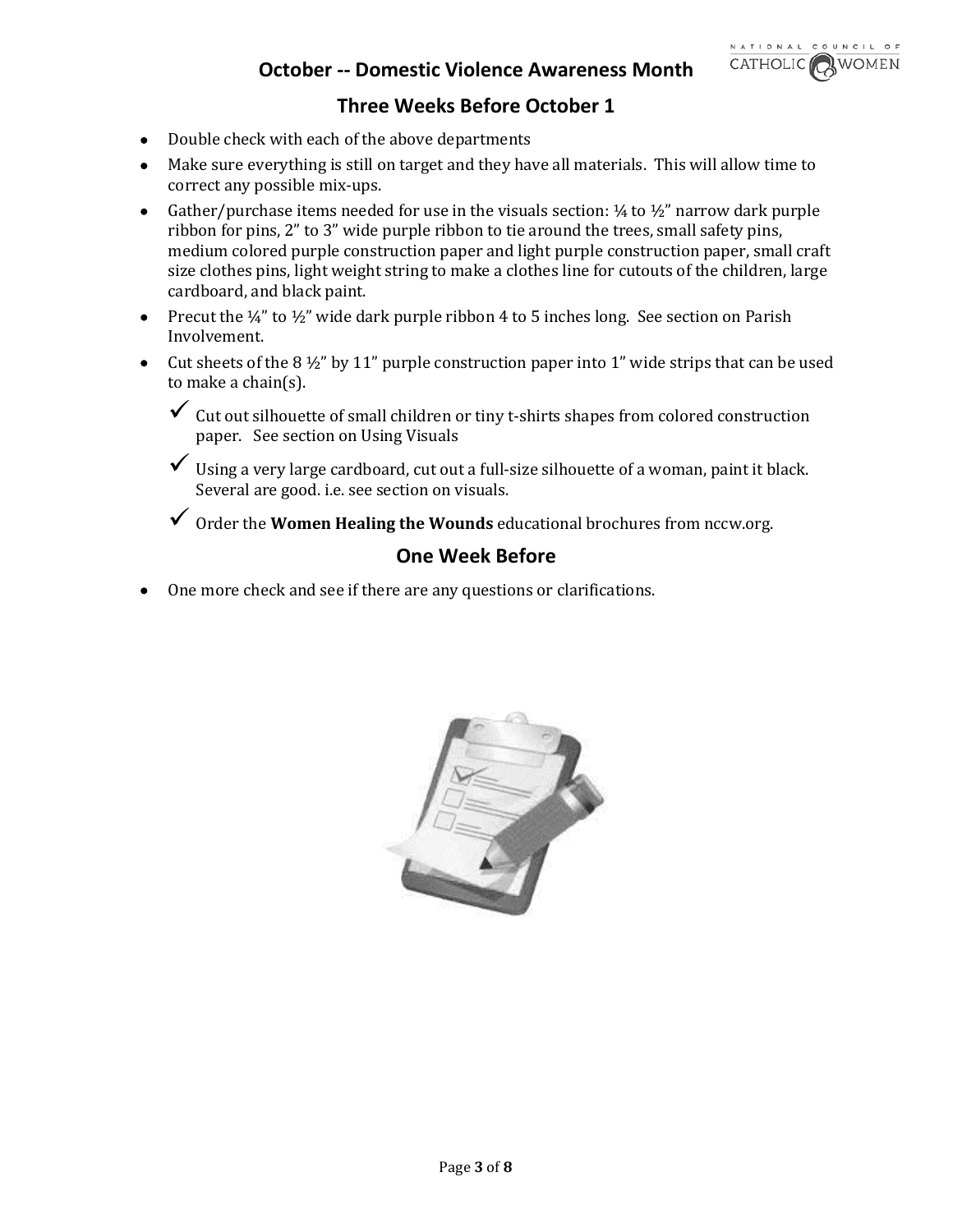

## <span id="page-3-0"></span>**Ideas to Raise Awareness of Domestic Violence during the month of October**

- Check with your parish NOW to see if all or any of these ideas can be implemented.
- The CCW Committee should consist of: One over-all chair and a person in charge of each area: parish, bulletins/social media, involving the youth, using visuals.

## **Utilizing the Commission/Committee System**

<span id="page-3-1"></span>The NCCW Commission System offers a good example of how to set up your committee structure and may be helpful in putting together your program:

- **The Chairman** A person willing to take charge of the overall program. She does not have to be a commission chair/officer but will work with each commission/committee and the President.
- **The Service Commission**  Domestic Violence Awareness comes under this commission/committee,
- **The Spirituality Commission** The spiritual side of this issue and the involvement of the Church fall under this commission/committee,
- **The Leadership Commission** The publicity for this project falls under this commission/committee,
- **The Legislative Advocacy Committee** Can work to bring awareness to current laws that help or hinder victims.

### **Parish Involvement**

<span id="page-3-2"></span>• Use the pre-cut purple ribbons and attach a pin to each piece. See photo for design. Distribute the ribbons to members of the faith community to wear, explaining to them that purple is the color of awareness for the victims of domestic violence. *Wearing the ribbon gives witness to their opposition to domestic violence and provides them an opportunity to explain their position when people ask about the ribbons they are wearing.*



- If this is not possible, try to have all Council members wear them at whatever Mass they attend.
	- **Encourage Ministers of the Eucharist and Lectors** to wear purple ribbons in October as a sign of their solidarity with victims of domestic violence. It reaffirms the stand of the U. S. Catholic Bishops (USCCB) that the Church is against domestic violence.
	- **Ask your pastoral staff to preach on domestic violence abuse** one weekend in October (attached are ideas). Also, the NCCW *Women Healing the Wounds* resource contains the statements of the bishops and much more. Available to download, at no charge, from **nccw.org** under the **Service Commission** tab; or purchase by calling NCCW 1-800-506-9407.
	- **Ask to include at least one** *Prayer of the Faithful* for each Sunday in October to invoke God's love and comfort for those who suffer violence in their own homes and for the conversion of perpetrators (attached samples).
- **Include a symbol of non-violence and peace** to be included with bringing up the gifts in the Offertory Procession at Mass.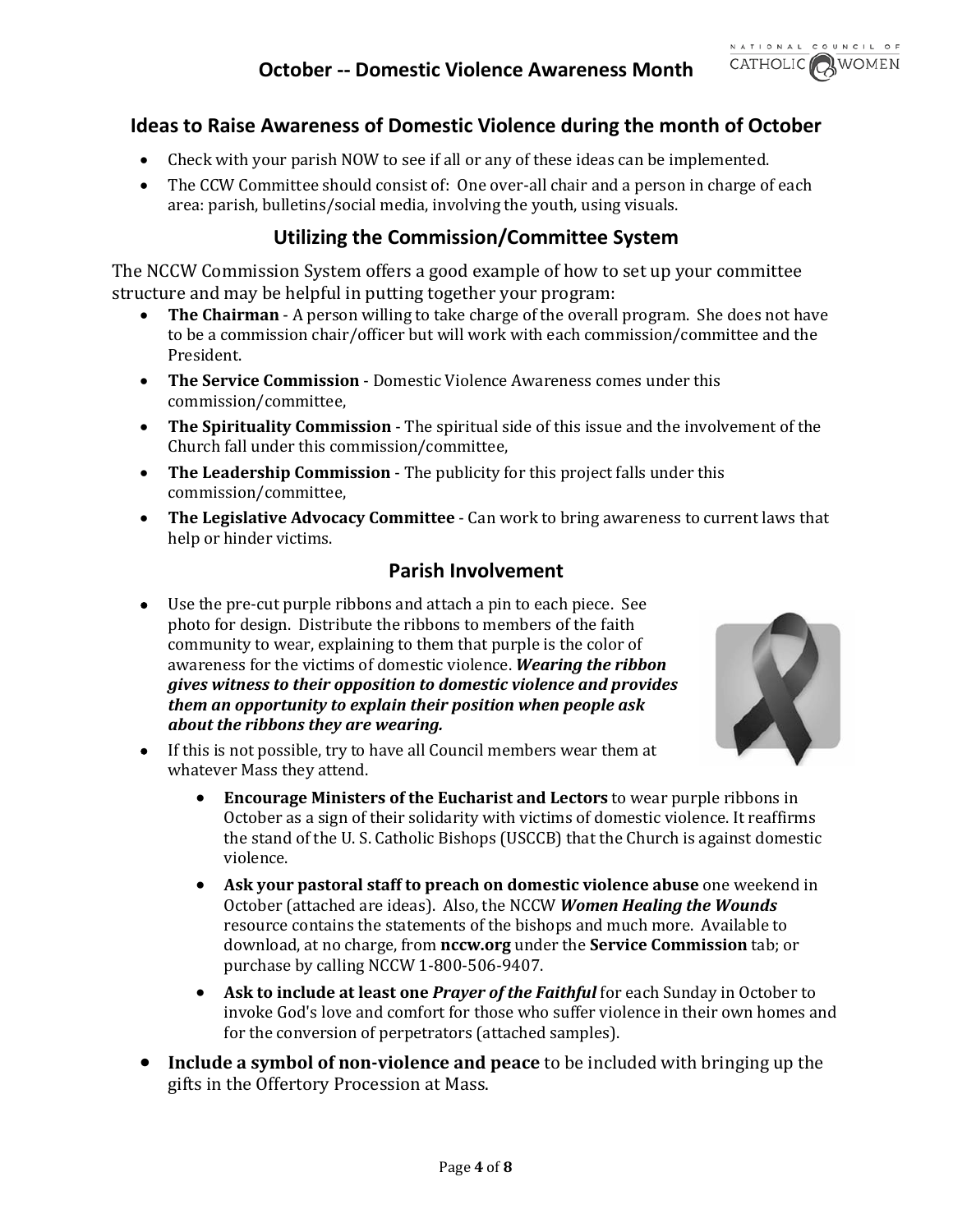

- **Host a table near or in the gathering spaces** featuring the NCCW *Women Healing the Wounds* educational brochures with the sticker attached on the back showing the name and number of the local Domestic Violence Shelters. They can be ordered from the National Council of Catholic Women at no cost or postage, [www.nccw.org](http://www.nccw.org/) 1-800-506-9407 (Thanks to our generous donors).
- **At Sunday services**, ask members to write prayer intentions for victims on a strip of precut purple paper (provided in the pews or given when they enter church), gather and link them in a chain to be hung in the vestibule or another significant place. This symbolizes that with education and prayer together, we can be stronger against domestic violence.
- <span id="page-4-0"></span>• **Have large purple ribbons** either encircling the tree trunks or hanging from trees on parish grounds

## **Creative Ideas for Youth of the Parish**

### *(These activities need plenty of advance notice)*

- Take posters/music that portray negative messages about women, teens, violence, etc., and create new posters that reframe those messages into positive statements.
- Invite your schools and teen groups to have students create their own media campaign on how to recognize domestic violence and what the community can do.
- Encourage them to ask the local bakery if they would make purple frosted and/or sprinkled cupcakes and cookies during October. Also, ask to have a flyer posted in their place of business.
- Work with the school and teen group organizer: Ask parish junior high students to create healthy teen dating/ non-violence posters for display in the school lobby and parish gathering spaces.

# <span id="page-4-1"></span>**Using Visuals to Create Attention to The Reality of Domestic Violence**

• Draw and cut out life-size silhouettes of women on cardboard. Paint them black. On each cut out image, write a **"Victim's Plea to Stop Domestic Violence"** across the front.

Carry these images in a procession to a significant place and/or at Mass and display in the sanctuary during Mass or in the church vestibule.

**Legislative Advocacy**: Take these with you when going to a legislator's local office (when not in session) or when they are in session to the Capitol. Be prepared with pertinent information why they should push for protection. Make them aware of why and where protection is needed, provide factual information and real life stories. Work with the Legislative Advocacy Committee (local shelter could provide current detailed information).

• Utilize the small children or t-shirt cut outs on colored paper (details in the "Three Weeks in Advance" Section). On the cut outs write a **"Child's Plea for Peace in their Home".** Hang the cut-out shapes on a clothesline with small clothespins. Display in the parish office or vestibule of the worship space. One of the worst places for a child to live is in a house of domestic abuse or violence. The results can affect their lives and future behavior.

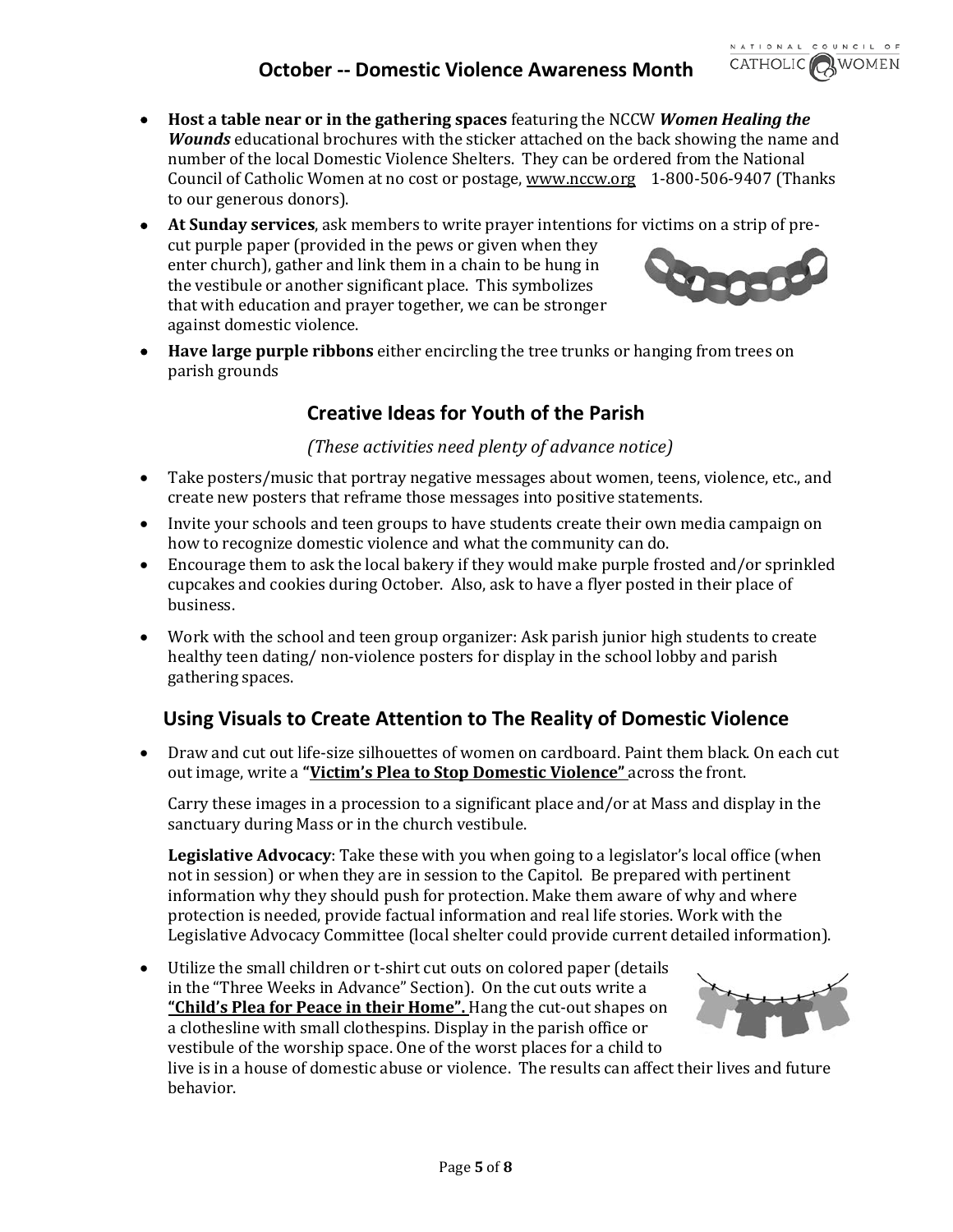## **Using Bulletins and Social Media**

- <span id="page-5-0"></span>• Place the planned activities on the parish calendar well in advance.
- Place a **short educational paragraph** in the bulletin each week. The NCCW *Women Healing the Wounds* educational brochure has many ideas you could choose from to inform the parish community(attached are some of the items from the brochure). See suggestions in the "Ideas to be Used Weekly" section.
- Each week place the nationwide, state, or local shelters **hotline number** in the bulletin**.**
- One week include the **National Teen Dating Abuse Helpline** number. Teen dating abuse is on the rise. <http://www.loveisrespect.org/>
- **Update information** on your Council and/or parish website. Sometimes more information, than can fit in the bulletin, can be placed here.
- Create your own list of 31 statements, facts, etc., to post each day on your Facebook page or your website (ideas attached).
- **Encourage others to create "posts**" on their social networks about healthy relationships.
- Ask (early) for an article in your local Catholic newspaper. Provide them with background information: supply them with the NCCW *Women Healing the Wounds* educational brochure and the *Women Healing the Wounds* resource, or a portion from the resource that would be helpful to include in the article.
- <span id="page-5-1"></span>• If you have a **Catholic radio or TV station, approach them** (early) about doing a segment on domestic violence during October.

### **Creating a Positive Message and Thank You**

- Select several agencies or individuals to receive achievement awards for helping victims of DV or for their efforts in taking a stand against domestic violence.
	- Examples of agencies/individuals: law enforcement, legislators, community agencies, county attorney, volunteers, hospitals, nurses, a school, local shelters, councils, pastors, etc.
	- Awards can be as simple as a certificate made on the computer; it is the thought that counts.
	- If possible, present the awards in front of the group, their peers, take pictures, and notify the press ahead of time.
	- In November, host an Achievement Recognition event. Ask every group that participated in the October awareness efforts to submit their details by email by a certain date (a free email address can be created for this effort). After the deadline, recognize the best efforts of the group or groups that went *"Above and Beyond*".
	- This can be sponsored by a parish, deanery, vicariate, diocesan council, province, or nationwide.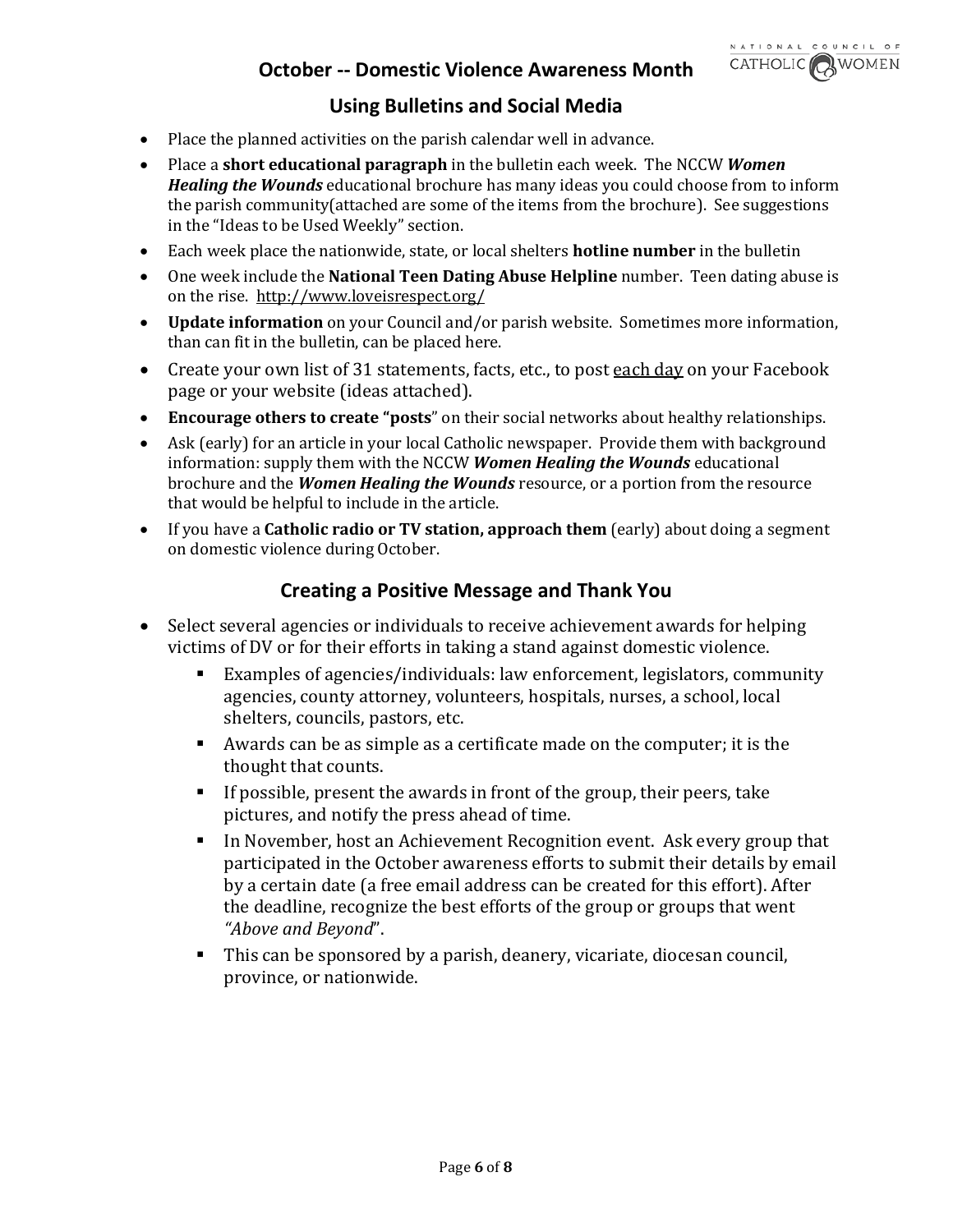

## **Ideas to be Used Weekly in the Bulletin, Website, or Daily on Facebook**

<span id="page-6-1"></span><span id="page-6-0"></span>*Used with permission: These excerpts taken from the National Council of Catholic Women's educational brochure Women Healing the Wounds available at nccw.org*

### **If You Know a Victim**

- Believe them. Doubting or minimizing the abuse only heightens the victim's feelings of guilt, fear, and helplessness.
- Support them. Give them encouragement, information, and referrals to agencies/services but never in front of the abuser. Do not just tell them to leave.
- Speak out. Make the problem of abuse heard. Awareness precedes choice and choice precedes change.
- Strongly suggest individual counseling for the victim. Experts report that counseling the couple together may be too intimidating and dangerous for the victim.
- Always approach the victim in private.
- Use non-judgmental language and an empathetic approach such as: "I am afraid for your safety." "I am afraid for the safety of your children." "You deserve better."

### **Dangerous Myths**

#### <span id="page-6-2"></span>*I shouldn't get involved. It is none of my business.*

• Not getting involved won't make the violence disappear; it only ensures that more will suffer.

#### *Why doesn't she just leave him?*

• Many factors make it difficult for the victim to escape: financial problems, breakup of the family, impact on the children, pressure from family members, fear of future violence, concern for what will happen to the abuser, and feeling responsible for the abuse.

#### *She doesn't look like a battered woman.*

• Domestic violence may involve verbal, mental emotional, or sexual abuse, social isolation, or financial dependence. 95% of domestic violence survivors are women. 5% of the victims are men. Clothing covers some bruises; others are felt in the heart.

#### *At least the children weren't abused.*

- Nearly 75% of men who abuse their partners also abuse their children. What children witness in the home of domestic violence is abuse.
- Children who grow up in abusive households are 42% more likely to perpetuate the cycle of violence as adults, either as abusers or victims.

#### *It's the victim's fault.*

• No one has the right to inflict bodily injury upon another. Blaming a victim won't save his or her life; it only justifies the abuser's behavior.

#### *He hits her because he drinks*

• Substance abuse does not cause domestic violence but it may be a contributing factor. Batterers will abuse their partners whether they are drunk or sober. Treating the alcoholism without treating the violence will only result in a sober abuser.